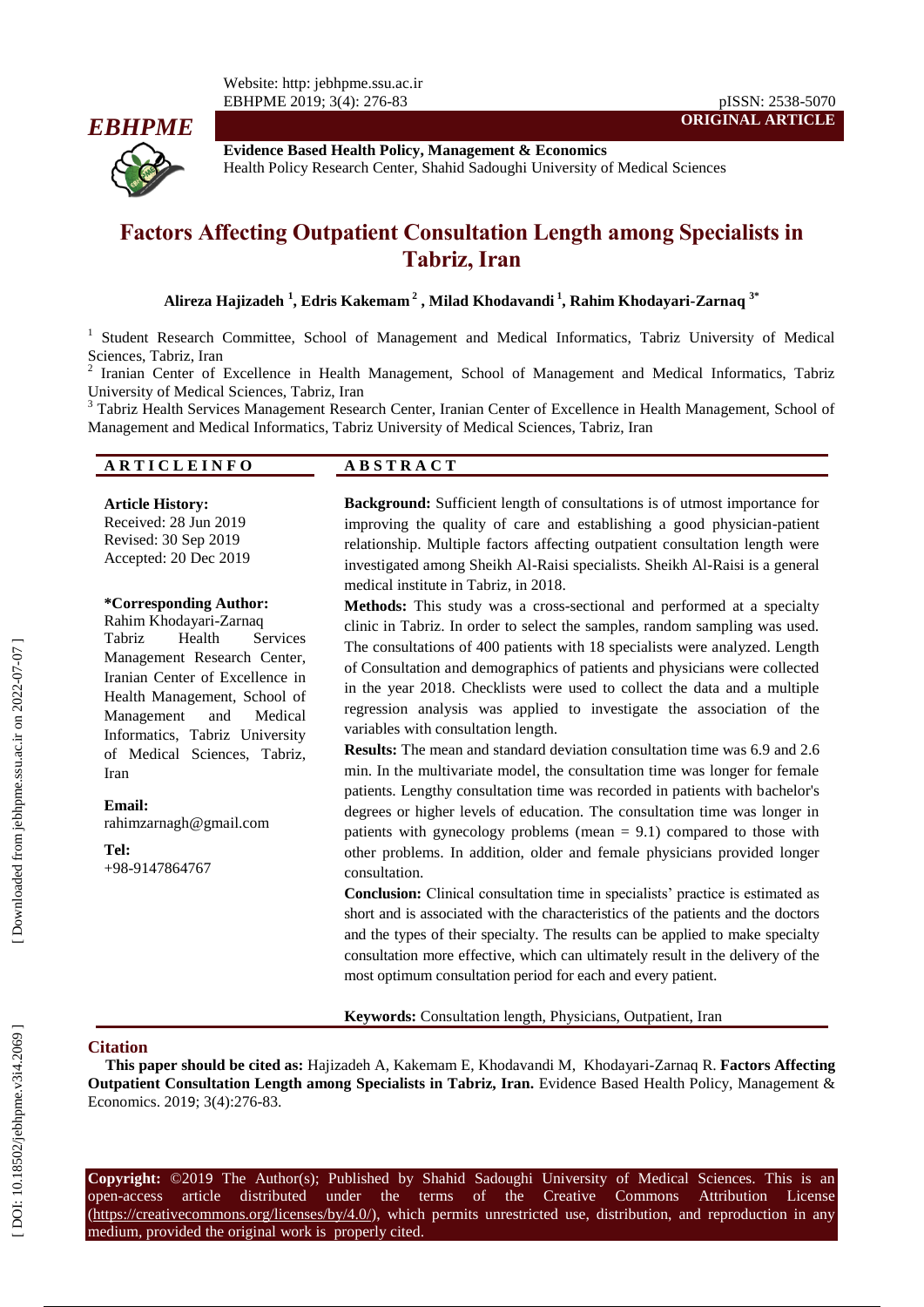# **Introduction**

hysician -patient communication is considered Physician-patient communication is considered<br>as a crucial factor in medical practice. The consultation time is surely a vital restrictive element which has an impact on the expectations of patients and doctor s in their communication(1). Moreover, the duration of consultation is known as one of the key issues that can influence the quality of the medical care. Therefore, adequate consultation time is essential to create a doctor -patient relationship and to achieve favorable consequences in medical services (1, 2) .

The duration of consultation is regarded as a yardstick that can be applied to evaluate the satisfaction of patients from the given health care (3, 4) . Consultation time can be defined as the allocated time for each patient who comes to the examination room until he/she gets out of the room(3). The most standard and highly recommended consultation length is approximately 10 and 15 minutes for general practitioners and specialists in other countries, respectively(5). A systematic review of 67 countries showed that the average consultation time differs across the world, ranging from 48 second in Bangladesh to 22.5 min in Sweden (2) . Usually, the time dedicated to patients is evaluated shorter in the developing countries due to the lack of doctors, high workload, poor communication with patients and the lack of quality of monitoring and supervision on the length of physicians' consultation (2, 6, 7). Furthermore , in some of these countries, several patients are visited together simultaneously, which would be the violation of the patients' rights (3) .Nevertheless, consultation time in Iran is estimated shorter in comparison with other countries (3) .

Generally speaking, it is widely accepted that the longer consultations appear to be better for both patients and health care systems (8-10). However, a systematic review study revealed that there is inadequate evidence to conclude whether longer consultation will be to the benefit of the patients or not. This study emphasized on the existence of some evidence that indicates longer consultations and expanded consultation periods have a positive effect on health promotion, patient enablement and the quality of record keeping (11) .

Other studies showed that longer consultations can provide a more precise diagnosis of mental disorders and the fact that time pressures can be the main obstacle obstacles on the way of curing depression (11) .

The evidence also shows that longer consultations in the patients with multi morbidity can lead to the better quality of life and patient enablement (12, 13) . Patients are not generally satisfied with the short consultation time with their doctors . Apart from that, longer consultations lead to more cost -effective , more accurate prescriptions and less inappropriate referrals (1).

Several factors have been proved to have impact on consultation time including: the physicians themselves, the patients, reasons for the visiting a doctor, type of treatment, type of insurance, the relationship between the physician and the patient, organizational factors, the geographical region, culture, structure and the healthcare system(1, 7, 14) . Although determining and controlling the optimum consultation time are not easy tasks in everyday practice, identifying the related factors that have impact on consultation time could be essential for the effective provision of the specialty services, which could ultimately lead to the delivery of satisfactory specialty care. On the other hand, there is the paucity of published studies that can prove the acceptable consultation time in specialty practice in Iran. The purpose of this study is to investigate the length of consultation time at a Government Specialized Clinic in Tabriz, Iran. Tabriz is located in the west of East Azerbaijan province of Iran, in the eastern and southeastern part of Tabriz plain. Also, the potential characteristics of the patient s and physician s that could affect consultation time were scrutinized .

#### **Materials and Methods**

## **Design and Sample**

A Cross -sectional descriptive design was used in this study which is conducted at the specialty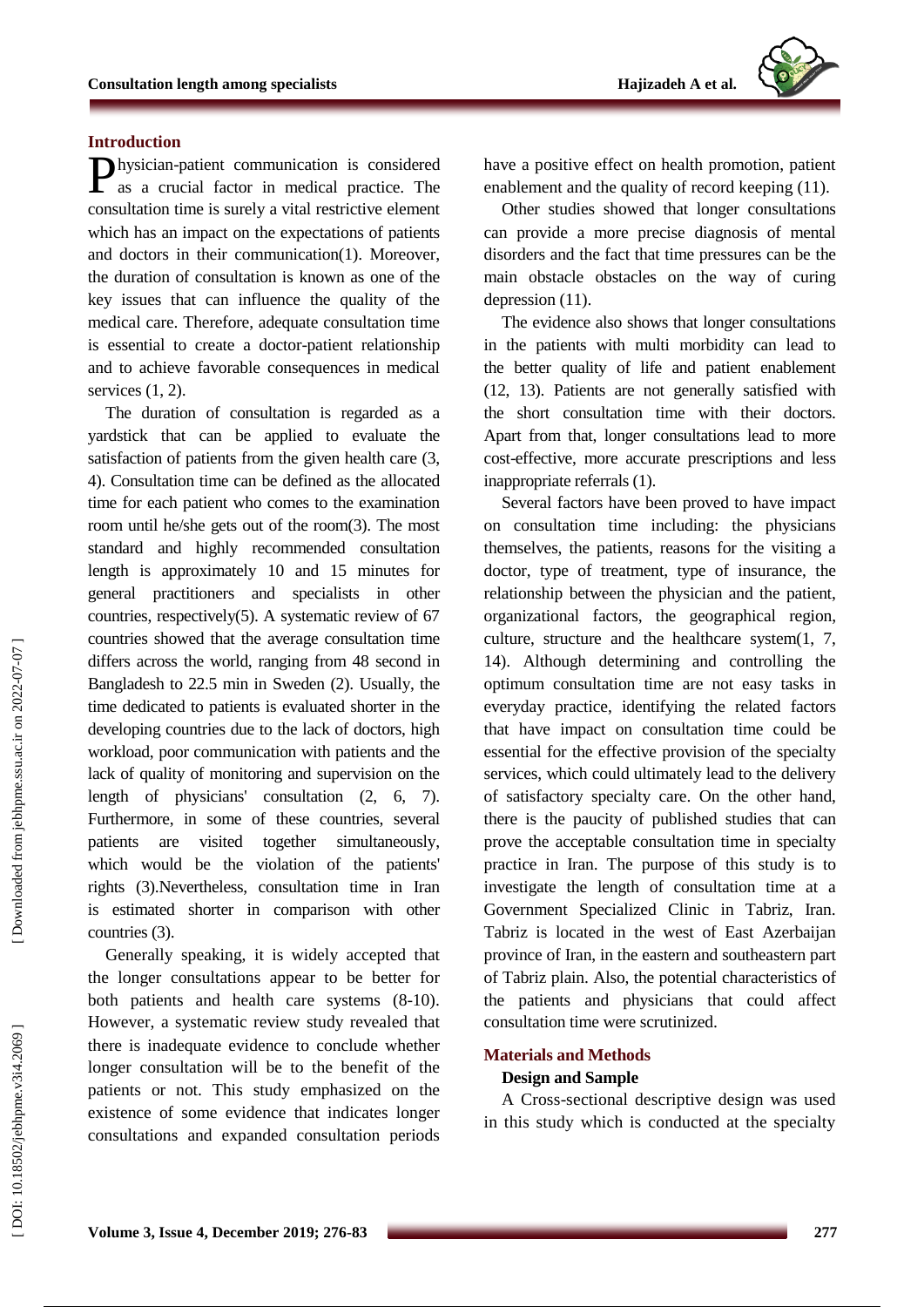

outpatient clinic of Sheikh Al -Raisi, which is a general medical institute in Tabriz, Iran.

According to the published data by Tabriz University of Medical Science (TBZMED), the number of visited patients per year was almost 600.000 in 2017, most of whom were the residents of south west of Iran (West Azerbaijan, East Azerbaijan and Kurdistan). A total of 54 physicians (32 male and 22 female) including 17 internal specialists, 8 orthopedics, 12 surgeons, 9 cardiologists and 7 gynecologists participated in this study. The clinic is managed by the Treatment Affair of TBZMED that provide s specialty care to the visiting patients every day .

In this care center, patients must call in advance in order to make appointment s with physicians. In a typical consultation, the doctors discuss the patients' current illnesses, check the general condition of the patient s and their laboratory data, recommend some instructions , and write prescription . All these processes are evidenced in a health record paper by the physician s during the consultation. All physicians involved in the study were familiar with the consultation procedures at the clinic.

All physicians recruited full time by the TBZMED. Physicians' fee for service was paid according to state tariff. 30 % of the visit cost for each patient is paid by insurances, and the rest, which is 70 % , is paid by the TBZMED and the patients themselves (55 % by TBZMED and 15 %by the patients) .

The more patients with less consultation time , doctor s visit, the more money he/she is going to make. The charge of each visit is set on predetermined tariff by the ministry of health. This fee is not dependent on the length of consultation. Our sample included all the patients who paid a visit in this clinic from April and May 2018. The including criteria were the patients' age, at least 16 years old , and the ability to speak Persian. The patients with psychological problems were excluded due to longer consultation time. For patients who frequently visited the clinic during the aforementioned period, only the earliest visit was included .

Finally, 400 patients were selected randomly to participate in this study that were divided into the five types of specialties including internal medicine, orthopedic, surgery, cardiovascular, and gynecology.

#### **Tool and Data collection**

The data was collected by a researcher -made check list that included the information about the doctors and the patients. Having designed the checklist, in order to increase the validity of the checklist, the opinions of professors and experts were also used . The characteristics of patients included their age, gender, and level of education. Regarding physicians, the age and sex were collected. Two questions were asked from the patients about their satisfaction of the treatment and their information about medicine.

These questions were measured using a fivepoint Likert scale:  $1 = \text{very low}, 2 = \text{low}, 3 =$ medium,  $4 =$  high,  $5 =$  very high. The satisfaction score s were measured in the waiting room after each consultation in this study Consultation length was recorded by a chronometer. The chronometer measured the exact period of time when the physician invite d the patient into the consultation room until he/she left the room.

#### **Ethics approval and consent for participation**

This research project was approved by the Ethics Committee of Tabriz University of Medical Science (IR.TBZMED.REC  $-03-193$ ). Informed writing consent was obtained from patients who participated in the study.

#### **Data analysis**

Data were analyzed using SPSS version 20 software. In the descriptive statistics, the mean and frequency values of the diverse variables were presented. With regard to the consultation length, both the mean and median values were reported because the distribution was right skewed. Since the consultation length was measured in minutes, the variable can have only positive integer values. Therefore, count data regression models, namely the Poisson model or the negative binomial model are considered as proper for the analysis. Before starting the data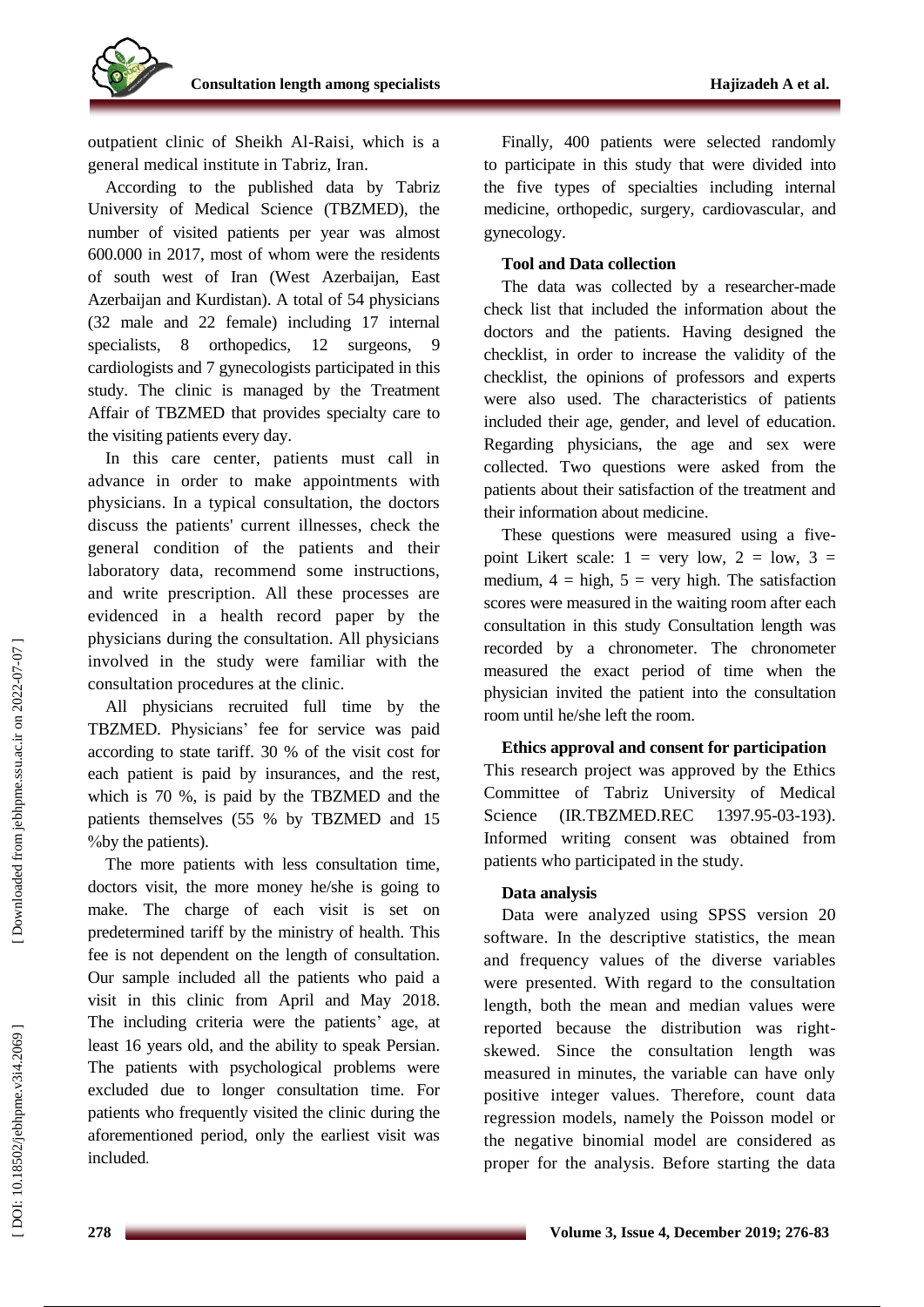

collection, letter of introduction was received from Tabriz Medical Sciences Department. Then, questionnaires were completed after obtaining verbal consent.

In the model, the following variable s were examined; patient's age (divided into four groups: 16 to 25 years old, 26 to35 years old, 36 to 45 years old and  $\geq$  46 years old), patient's sex (male/female), physician 's age (divided into three groups: 30 to 40 years old, 41 to 50 years old and  $\geq$  51 years old) and physician's sex (male/female). Total satisfaction and information score were divided into three categories: low, medium and high. Then, the ratio of the consultation length according to the variables was accounted by computing the exponent of the regression coefficients. All analyses were performed using SPSS version 20 (SPSS Inc., Chicago, IL, USA). All statistical tests were two sided, and the threshold for statistical significance was P-value  $< 0.05$ .

#### **Results**

The demographic characteristics of the study participants are presented in Table 1. Maximum and minimum duration of consultation were related to gynecological (9.1 min) and surgical (5.1 min) patients, respectively . The mean and median consultation length for all patients was 6.9 min and min, respectively.

Table 2 analyzes the mean consultation length according to different variables. Multivariate analysis showed significant differences in consultation length according to patient s' sex and education, physician's age, sex and their type of specialties (15.1) .

The consultation time was 0.51 times (95 %  $CI = -1.02$  to  $- .06$ ) longer for females in comparison with male patients.

The consultation time was shorter for illiterate patients , those with diploma or under diploma, compared to those with bachelor's degree or higher with the ratios of 1.32 (95 % CI =  $- 2.23$  to  $- 0.40$ ), and  $0.77$  (95 % CI =  $-1.41$  to  $-0.14$ ), respectively.

The consultation time for patients with internal, orthopedic, surgery and heart problems were: 1.53  $(95 \% \text{ CI} = -2.42 \text{ to } -0.63)$ ,  $- 2.02 (95 \% \text{ CI} = -1)$ 2.88 to  $-1.17$ ),  $-2.18$  (95 % CI =  $-3.27$  to  $-1.08$ ) and  $-1.89$  (95 % CI =  $-2.84$  to  $-0.95$ ) times lower considering the consultation length, compared to those with gynecology problems.

Physician's sex and age were significantly associated with consultation length (15.1). The consultation time was 1.78 times  $(95 % CI = -2.69)$ to 0.85) longer with females comparing to male physicians. Furthermore, the consultation time was 1.89 (95 % CI =  $- 2.83 - 0.97$ ) times longer with physicians aged 30 to 40 years old, compared to those physicians aged < 51 years old . There was no significant association between consultation length and patient's age, their treatment satisfaction and patient's information.

|                                   | pa<br>cc<br>7 |
|-----------------------------------|---------------|
| Downloaded from jebhpme.ssu.ac.ii | ac            |
|                                   |               |
|                                   |               |
|                                   |               |
|                                   |               |
|                                   |               |

| Variable                                                                           | <b>Frequency (Percentage)</b> |
|------------------------------------------------------------------------------------|-------------------------------|
| Number of all patients                                                             | 400                           |
| Consultation length in minutes, mean (standard deviation)                          | 6.9(2.6)                      |
| Consultation length in minutes, median                                             |                               |
| Consultation length in minutes, mode (min, max)                                    | 6(2, 17)                      |
| Age, mean (standard deviation)                                                     | 41.6(15.1)                    |
| Man, $n$ $(\%)$                                                                    | 154 (38.5)                    |
| Women, $n$ $(\%)$                                                                  | 246(61.5)                     |
| patients visited by Internal medicine specialist, n (%), mean (standard deviation) | 118(29.5), 7.0(2.4)           |
| Patients visited by orthopedic specialist, n (%), mean (standard deviation)        | 98 (24.5), 6.8 (1.9)          |
| Patients visited by Surgeon, n (%), mean (standard deviation)                      | 60(15.0), 5.1(2.0)            |
| Patients visited by Cardiovascular, n (%), mean (standard deviation)               | 72(18.0), 6.7(2.6)            |
| Patients visited by Gynecologist, n (%), mean (standard deviation)                 | 52 (13.0), 9.1 (3.3)          |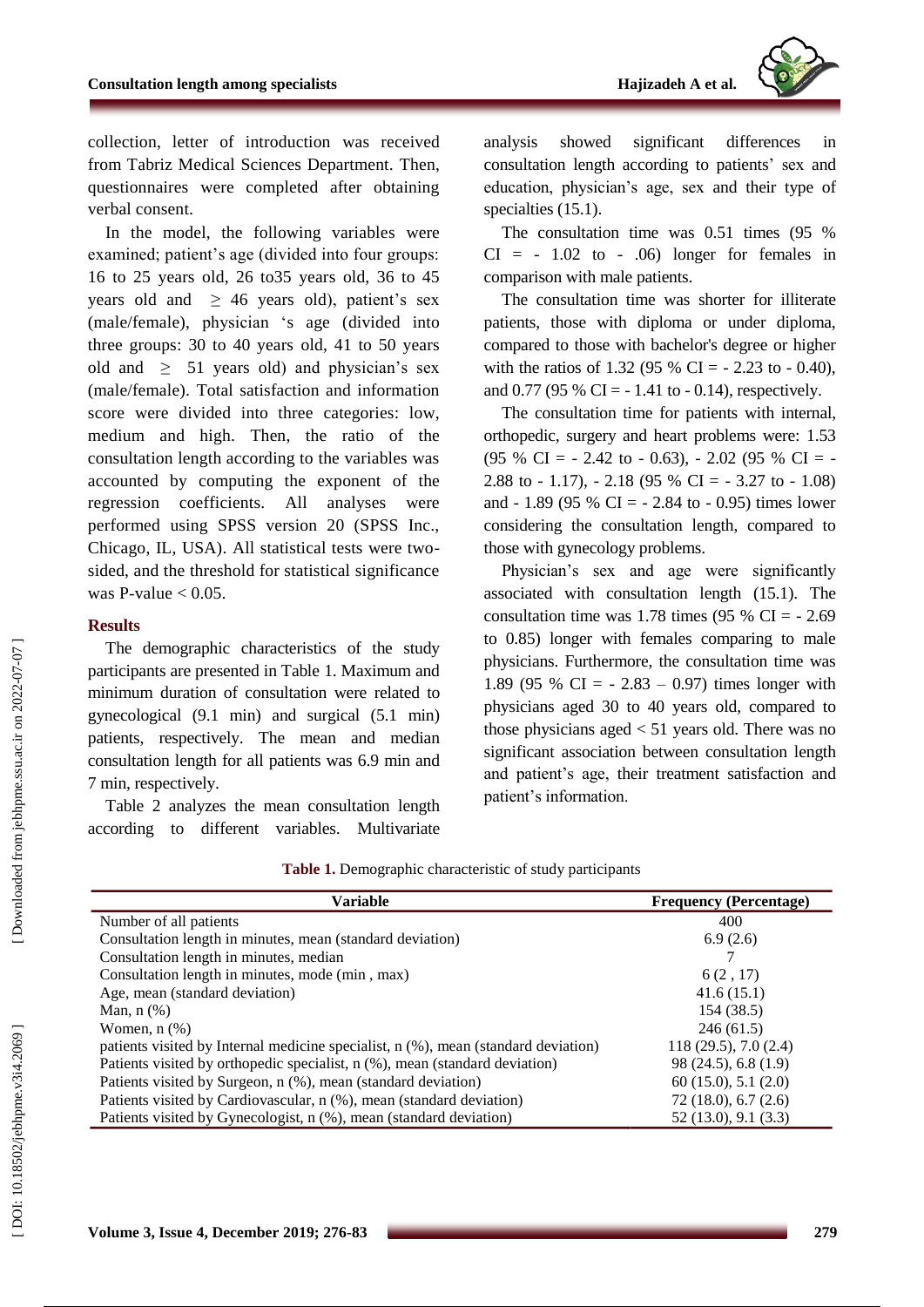

| <b>Characteristics</b>           | Number of<br>all patients | <b>Consultation length in</b><br>minutes, mean (SD) | <b>Multivariate model</b><br>Ratio (95% CI) | P                        |
|----------------------------------|---------------------------|-----------------------------------------------------|---------------------------------------------|--------------------------|
| Patient's age                    |                           |                                                     |                                             |                          |
| 16-25                            | 62                        | 6.5(2.1)                                            | $-0.24$ ( $-0.96$ to 0.49)                  | 0.522                    |
| 26-35                            | 98                        | 7.4(2.7)                                            | $0.44$ ( $-0.21$ to $1.09$ )                | 0.180                    |
| 36-45                            | 90                        | 7.1(2.8)                                            | $0.05$ ( $-0.58$ to $0.69$ )                | 0.867                    |
| $\geq$ 46                        | 150                       | 6.6(2.6)                                            | 1.00 (reference)                            |                          |
| Patient's gender                 |                           |                                                     |                                             |                          |
| Women                            | 256                       | 7.2(2.8)                                            | 1.00 (reference)                            |                          |
| Men                              | 154                       | 6.3(2.1)                                            | $-0.54$ ( $-1.02$ to $-0.06$ )              | 0.027                    |
| <b>Patient's education level</b> |                           |                                                     |                                             |                          |
| Illiterate                       | 54                        | 6.1(1.9)                                            | $-1.32$ ( $-2.23$ to $-0.40$ )              | 0.005                    |
| Under diploma and diploma        | 249                       | 6.8(2.7)                                            | $-0.77$ ( $-1.41$ to $-0.14$ )              | 0.017                    |
| Top diploma                      | 24                        | 7.0(1.8)                                            | $-0.67$ ( $-1.75$ to 0.42)                  | 0.230                    |
| Bachelor's degree and higher     | 73                        | 6.9(2.6)                                            | 1.00 (reference)                            |                          |
| <b>Patient's information</b>     |                           |                                                     |                                             |                          |
| Low                              | 193                       | 6.6(2.5)                                            | $0.09$ ( $-0.47$ to $0.66$ )                | 0.741                    |
| Medium                           | 91                        | 7.2(2.9)                                            | $0.22$ ( $-0.44$ to $0.87$ )                | 0.515                    |
| High                             | 116                       | 7.1(2.5)                                            | 1.00 (reference)                            | $\overline{\phantom{a}}$ |
| <b>Patient's satisfaction</b>    |                           |                                                     |                                             |                          |
| Low                              | 36                        | 5.6(3.5)                                            | $-0.41$ ( $-1.24$ to 0.43)                  | 0.339                    |
| Medium                           | 25                        | 6.6(2.1)                                            | $-0.24$ ( $-1.19$ to 0.73)                  | 0.630                    |
| High                             | 339                       | 7.0(2.5)                                            | 1.00 (reference)                            | $\blacksquare$           |
| Physician's age                  |                           |                                                     |                                             |                          |
| $30 - 40$                        | 177                       | 6.6(2.5)                                            | $-1.89$ ( $-2.83$ to $-0.97$ )              | < 0.001                  |
| $41 - 50$                        | 165                       | 6.9(2.3)                                            | $-0.38$ ( $-1.19$ to 0.43)                  | 0.358                    |
| $\geq 51$                        | 58                        | 7.8(3.6)                                            | 1.00 (reference)                            |                          |
| Physician's sex                  |                           |                                                     |                                             |                          |
| Men                              | 306                       | 6.6(2.5)                                            | $-1.78$ ( $-2.69$ to $-0.85$ )              | < 0.001                  |
| Women                            | 94                        | 7.9(2.7)                                            | 1.00 (reference)                            |                          |
| Type of specialist               |                           |                                                     |                                             |                          |
| Internal medicine                | 118                       | 7.0(2.4)                                            | $-1.53$ ( $-2.42$ to $-0.63$ )              | 0.001                    |
| Orthopedic                       | 98                        | 6.8(1.9)                                            | $-2.02$ ( $-2.88$ to $-1.17$ )              | < 0.001                  |
| Surgery                          | 60                        | 5.1(2.0)                                            | $-2.18$ ( $-3.27$ to $-1.08$ )              | < 0.001                  |
| Cardiovascular                   | 72                        | 6.7(2.6)                                            | $-1.89$ ( $-2.84$ to $-0.95$ )              | < 0.001                  |
| Gynecology                       | 52                        | 9.1(3.3)                                            | 1.00 (reference)                            |                          |

**Table 2 .** Mean consultation length and the results of the negative binomial model

#### **Discussion**

The present study explored the potential factors that could affect the length of clinical consultation in specialty practice. Sheikh al -Rays Clinic in Tabriz, a public clinic facing a large number of patients from the northwest of Iran, is crowded with specialists. The finding s of this study indicated that the average duration of clinical consultation was 6.9 minutes in Sheikh al -Raise clinic in Tabriz which is lower than of the time estimated in other studies conducted in other countries (5, 15) .In studies conducted in various countries, it was found that average duration of clinical consultation was 34.3, 7 to 17.4, 14.5, 10.1, 11 minutes in China (5), Qatar(15), USA(16),

Japan(17) , and Turkey (18) respectively. However, the results of a meta -analysis showed that the mean visit time was 4.89 minutes in Iran (3) .

Physician shortage, high workload of the physicians, long waiting lists, lack of proper guidelines, cultural -social conditions, disease types, personality types of the patients, and the structure of the health care system are among the factors which contribute to reduce consultation time in Iran (3). Along with visiting patients, some Iranian doctors have other managerial responsibilities and administrative duties(3). Evidence indicates that short consultation time has led to polypharmacy, overuse of antibiotics and poor communication with patients (2, 19) .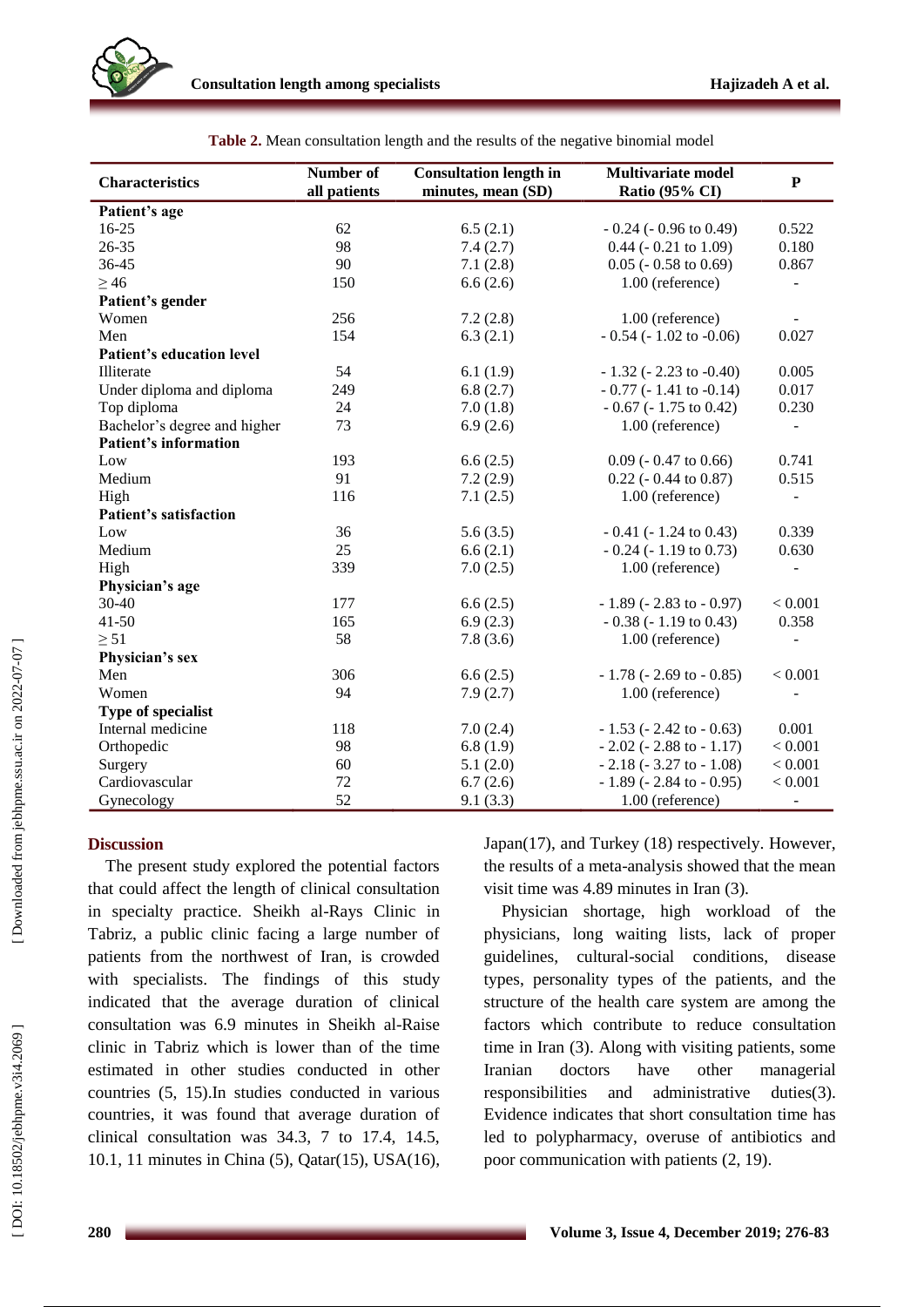

With regard to the associations of sex, the consultation time was longer in the female patients, in agreement with former studies in diabetes and GP practices (7, 14, 17, 20) . This result can be due to two reasons. First of all, the duration of consultation for the female patients with female gynecologist was higher which increased the total consultation time. Secondly, culturally and psychologically, the female patients have more inclination to talk about their medical problems in comparison with their male counterparts.

Longer consultations positively correlate with higher levels of education. The results were consistent with those of former research, in which consultation time in well -educated patients was longer than those who didn't have any university degrees(7) .

Our findings revealed that the consulting time among different specialist also varied significantly. Gynecologists were among the specialists who tended to visit their patients for a longer time in comparison with other specialists. The findings were in line with a research in Slovenia indicating that the physicians' visit length depends on the kind of disease and different health problems (7) .

The effects of physician's gender and age on consultation length were also scrutinized. The findings were in line with previous researches in diabetes and GP practice, in which longer consultations were given by older and female physicians (17, 20). Female and older physicians had the inclination to have a positive reaction to patients' medical problems. Therefore, they tended to increase the consultation length (21, 22) .One study came to the conclusion that female physicians try to cope with more psychological problems than their male counterparts, which could probably be one of the reasons in the current study in spite of the fact that the association could be multifaceted(23). It might be the case that older physicians have longer relationship with their patients and are more inclined to talk about psychological problems. In a study among six European countries which was conducted by Deveugele et al ., it was revealed that physician's characteristics, such as gender and age, play a major role in the consultation length(14) .

In our study , there are several limitations that need to be taken into consideration. Firstly, the study was conducted at one clinic in Tabriz. Therefore, factors identified in our study cannot be essentially generalized to other countries though these findings seemed rational. For the purpose of international comparisons in particular, variations in the structure of the healthcare system and the role of specialty physicians among different nations should be taken into account. Secondly, the majority of other factors may also impact the consultation time which was not investigated in the current research study. Considering physicians , it may include part -time working, ethnicity, and payment rate. Patient factors include: socio -economic group, first language, accompanied by another family member /or translator. Setting factors include: rural/urban, first or follow-up consultation, and planned booking rate. All these areas are absolutely in need of research.

#### **Conclusion**

Our finding s showed that the consultation time in specialty practice in Iran is short. Also, five factors affecting the consultation length were identified. These factors can predict the consultation length: patient's sex, patient's education level, physician's age and sex and type of specialties . To the best of our knowledge, although this is the first study to analyze such factors, similar studies should be conducted in other settings to affirm the findings of the present study. It is hoped that these findings will be used to boost the efficacy of consultation, which in turn can eventually lead to the provision of optimum consultation time with individual patients.

## **Conflict of interest s**

None of the authors has conflict of interests.

#### **Authors' contributions**

Kakemam E designed research; Khodayari - Zarnaq R conducted research; Kakemam E analy zed data; Hajizadeh A and Kakemam E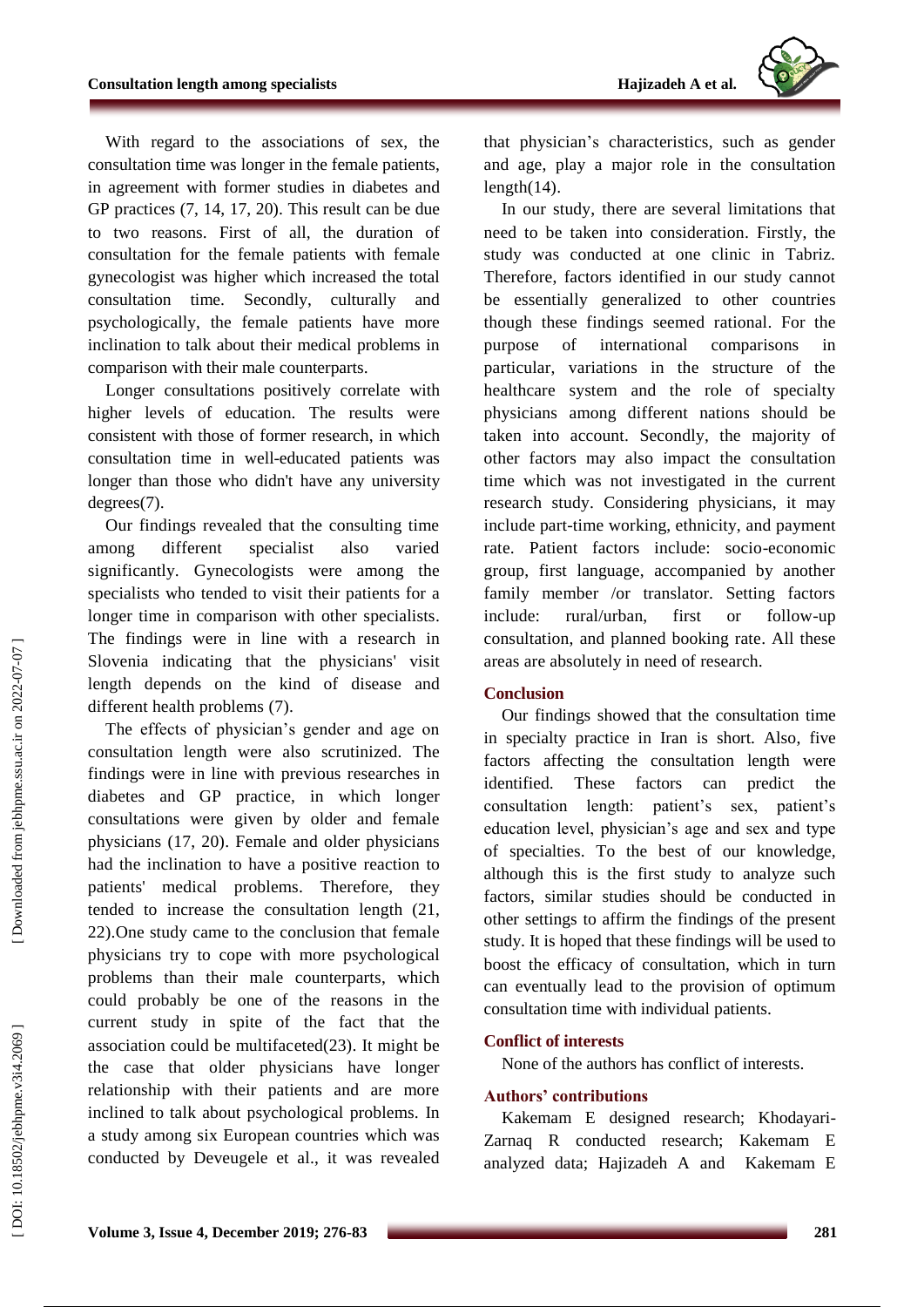

wrote the manuscript. Hajizadeh A and Khodavandi M collected data. All authors read and approved the final manuscript.

#### **References**

- 1.Orton PK, Pereira Gray D. Factors influencing consultation length in general/family practice. Family practice. 2016; 33(5): 529 -34. doi: 10. 1093/ fampra/cmw056.
- 2 .Irving G, Neves AL, Dambha -Miller H, Oishi A, Tagashira H, Verho A, et al. International variations in primary care physician consultation time: a systematic review of 67 countries. BMJ open. 2017; 7(10): 1 -15. doi:10.1136/bmjopen - 2017 -017902 .
- 3 .Heydarvand S, Behzadifar M, Gorji HA, Behzadifar M, Darvishnia M, Bragazzi NL. Average medical visit time in Iran: A systematic review and meta -analysis. Medical journal of the Islamic Republic of Iran. 2018; 32(58) : 1 - 6. doi: 10.14196/mjiri.32.58 .
- 4 .Hutchinson PL, Do M, Agha S. Measuring client satisfaction and the quality of family planning services: a comparative analysis of public and private health facilities in Tanzania, Kenya and Ghana. BMC health services research. 2011; 11(1): 203. doi: 10.1186/1472 - 6963 -11 -203.
- 5 .Chen Bl, Li Ed, Yamawuchi K, Kato K, Naganawa S, Miao Wj. Impact of adjustment measures on reducing outpatient waiting time in a community hospital: application of a computer simulation. Chinese Medical Journal (Engl). 2010; 123(5): 574 -80. PMID: 20367984.
- 6 .Dansky KH, Miles J. Patient satisfaction with ambulatory healthcare services: waiting time and filling time. Hosp Health Serv Adm. 1997; 42(2): 165 -77. PMID: 10167452.
- 7 .Petek Šter M, Švab I, Živčec Kalan G. Factors related to consultation time: experience in Slovenia. Scandinavian journal of primary health care. 2008; 26(1): 29 -34. doi: 10.1080/ 02813430701760789.
- 8 .Pollock K, Grime J. GPs' perspectives on managing time in consultations with patients suffering from depression: a qualitative study.

Family Practice. 2003; 20(3): 262 -9. doi: 10.1093/ fampra/cmg306.

- 9 .Hafeez A, Kiani AG, Din Su, Muhammad W, Butt K, Shah Z, et al. Prescription and dispensing practices in public sector health facilities in Pakistan:Survey report. Journal -Pakistan Medical Association. 2004; 54(4): 187-91. PMID: 15241995.
- 10 . Chattopadhyay A, Mondal T, Saha TK, Dey I, Sahu BK, Bhattacharya J. An audit of prescribing practices in CGHS dispensaries of Kolkata, India. IOSR J Dent Med Sci. 2013; 8(1): 32 -7.
- 11 . Hutton C, Gunn J. Do longer consultations improve the management of psychological problems in general practice? A systematic literature review. BMC health services research. 2007; 7(1): 71. doi: 10.1186/1472 - 6963 - 7 -71.
- 12 . Mercer SW, Fitzpatrick B, Guthrie B, Fenwick E, Grieve E, Lawson K, et al. The CARE Plus study–a whole -system intervention to improve quality of life of primary care patients with multimorbidity in areas of high socioeconomic deprivation: exploratory cluster randomised controlled trial and cost -utility analysis. BMC medicine. 2016; 14(88): 1 -10. doi: 10.1186/ s12916-016-0634-2.
- 13 . Mercer SW, Watt GC. The inverse care law: clinical primary care encounters in deprived and affluent areas of Scotland. The Annals of Family Medicine. 2007; 5(6): 503 -10. doi: 10.1370/afm. 778.
- 14 . Deveugele M, Derese A, van den Brink -Muinen A, Bensing J, De Maeseneer J. Consultation length in general practice: cross sectional study in six European countries. BMJ. 2002; 325(7362): 472. doi: 10.1136/bmj.325. 7362. 472.
- 15 . Bener A, Al -marri S, Abdulaziz A, Mohammed H, Ali B, Al -jaber Kh. Do minutes count for health care? Consultation length in a tertiary care teaching hospital and in general practice. Middle East J Fam Med. 2007; 5(1): 3 -8.
- 16 . Migongo AW, Charnigo R, Love MM, Kryscio R, Fleming ST, Pearce KA. Factors relating to patient visit time with a physician. Medical